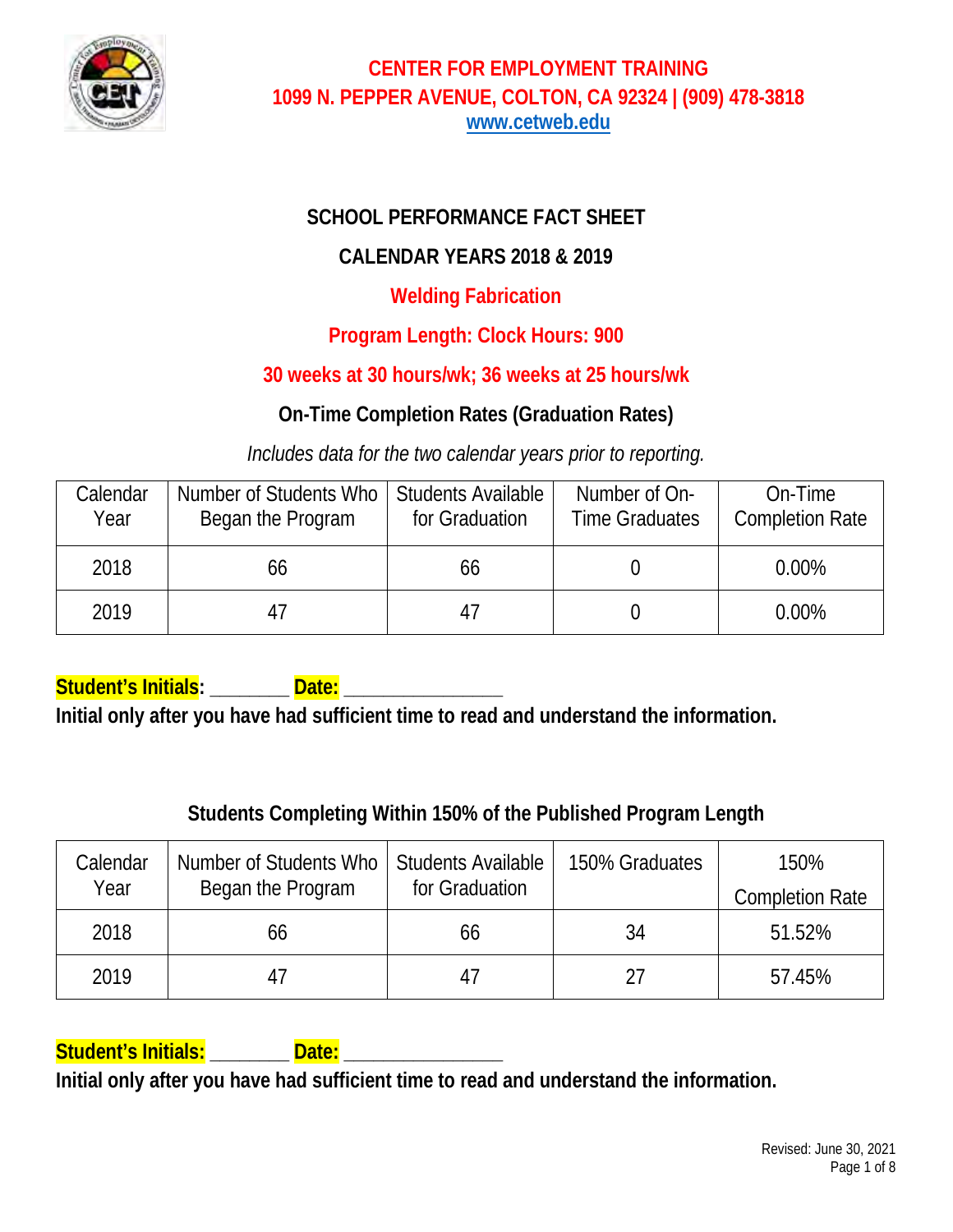

### **Job Placement Rates** *(includes data for the two calendar years prior to reporting)*

| Calendar<br>Year | Number of<br><b>Students Who</b><br>Began the<br>Program | Number of<br><b>Graduates</b> | <b>Graduates</b><br><b>Available for</b><br>Employment | <b>Graduates</b><br>Employed in<br>the Field | <b>Placement Rate</b><br>% Employed in<br>the Field |
|------------------|----------------------------------------------------------|-------------------------------|--------------------------------------------------------|----------------------------------------------|-----------------------------------------------------|
| 2018             | 66                                                       | 34                            | 34                                                     | 20                                           | 58.82%                                              |
| 2019             | 47                                                       | 27                            | 26                                                     | 17                                           | 65.38%                                              |

You may obtain from the institution a list of the employment positions determined to be in the field for which a student received education and training. The list of in-field occupations is included in the Student Catalog Addenda.

### **Gainfully Employed Categories** *(includes data for the two calendar years prior to reporting)*

#### **Part-Time vs. Full-Time Employment**

| Calendar<br>Year | Graduates Employed in the<br>Field 20-29 Hours per Week | <b>Graduates Employed in</b><br>the Field at Least 30<br><b>Hours Per Week</b> | <b>Total Graduates</b><br>Employed in the Field |
|------------------|---------------------------------------------------------|--------------------------------------------------------------------------------|-------------------------------------------------|
| 2018             |                                                         |                                                                                |                                                 |
| 2019             |                                                         |                                                                                |                                                 |

#### **Single Position vs. Concurrent Aggregated Position**

| Calendar<br>Year | Graduates Employed in the<br><b>Field in a Single Position</b> | <b>Graduates Employed in</b><br><b>Concurrent Aggregated</b><br><b>Positions</b> | <b>Total Graduates</b><br><b>Employed in the Field</b> |
|------------------|----------------------------------------------------------------|----------------------------------------------------------------------------------|--------------------------------------------------------|
| 2018             | 20                                                             |                                                                                  |                                                        |
| 2019             |                                                                |                                                                                  |                                                        |

### **Self-Employed / Freelance Positions**

| Calendar<br>Year | Graduates Employed Who are Self-Employed or Working<br>Freelance | <b>Total Graduates</b><br><b>Employed in the Field</b> |
|------------------|------------------------------------------------------------------|--------------------------------------------------------|
| 2018             |                                                                  |                                                        |
| 2019             |                                                                  |                                                        |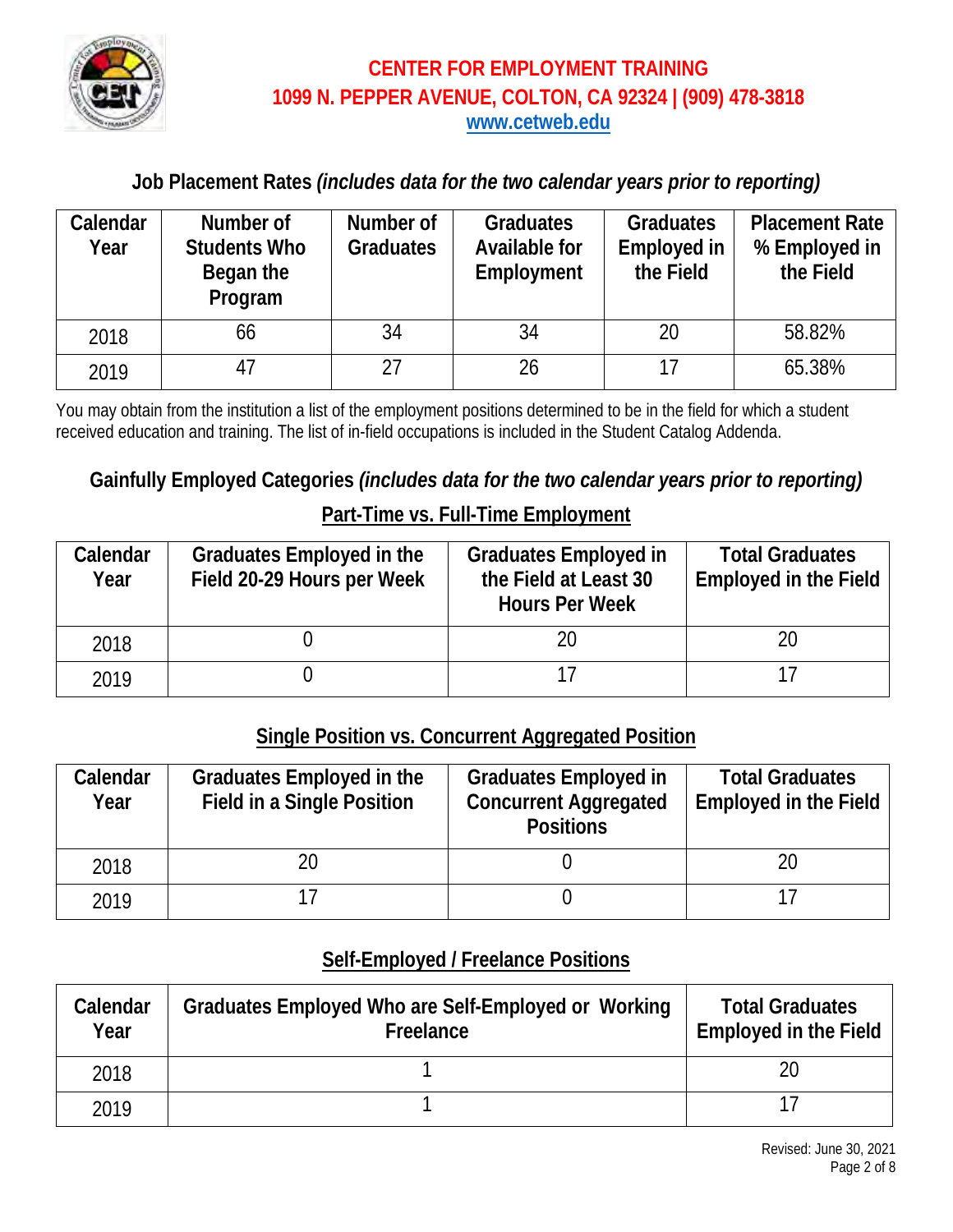

### **Institutional Employment**

| Calendar<br>Year | Graduates Employed in the Field who are Employed by the<br>Institution, an Employer Owned by the Institution, or an<br>Employer who Shares Ownership with the Institution | <b>Total Graduates</b><br><b>Employed in the Field</b> |
|------------------|---------------------------------------------------------------------------------------------------------------------------------------------------------------------------|--------------------------------------------------------|
| 2018             |                                                                                                                                                                           | 20                                                     |
| 2019             |                                                                                                                                                                           |                                                        |

### **Student's Initials: \_\_\_\_\_\_\_\_ Date: \_\_\_\_\_\_\_\_\_\_\_\_\_\_\_\_**

**Initial only after you have had sufficient time to read and understand the information.**

### **License Examination Passage Rates** *(includes data for the two calendar years prior to reporting)*

| <b>First</b><br>Available<br>Exam Date | Date Exam<br><b>Results</b><br>Announced | Number of<br><b>Graduates</b><br>in Calendar<br>Year | Number of<br><b>Graduates</b><br>Taking<br>Exam | Number Who<br><b>Passed Exam</b> | Number Who<br><b>Failed Exam</b> | Passage<br>Rate |
|----------------------------------------|------------------------------------------|------------------------------------------------------|-------------------------------------------------|----------------------------------|----------------------------------|-----------------|
| N/A                                    | N/A                                      | N/A                                                  | N/A                                             | N/A                              | N/A                              | N/A             |
| N/A                                    | N/A                                      | N/A                                                  | N/A                                             | N/A                              | N/A                              | N/A             |

Licensure examination passage data is not available from the state agency administering the examination. We are unable to collect data from \_\_ graduates.

**Student's Initials: \_\_\_\_\_\_\_\_ Date: \_\_\_\_\_\_\_\_\_\_\_\_\_\_\_\_**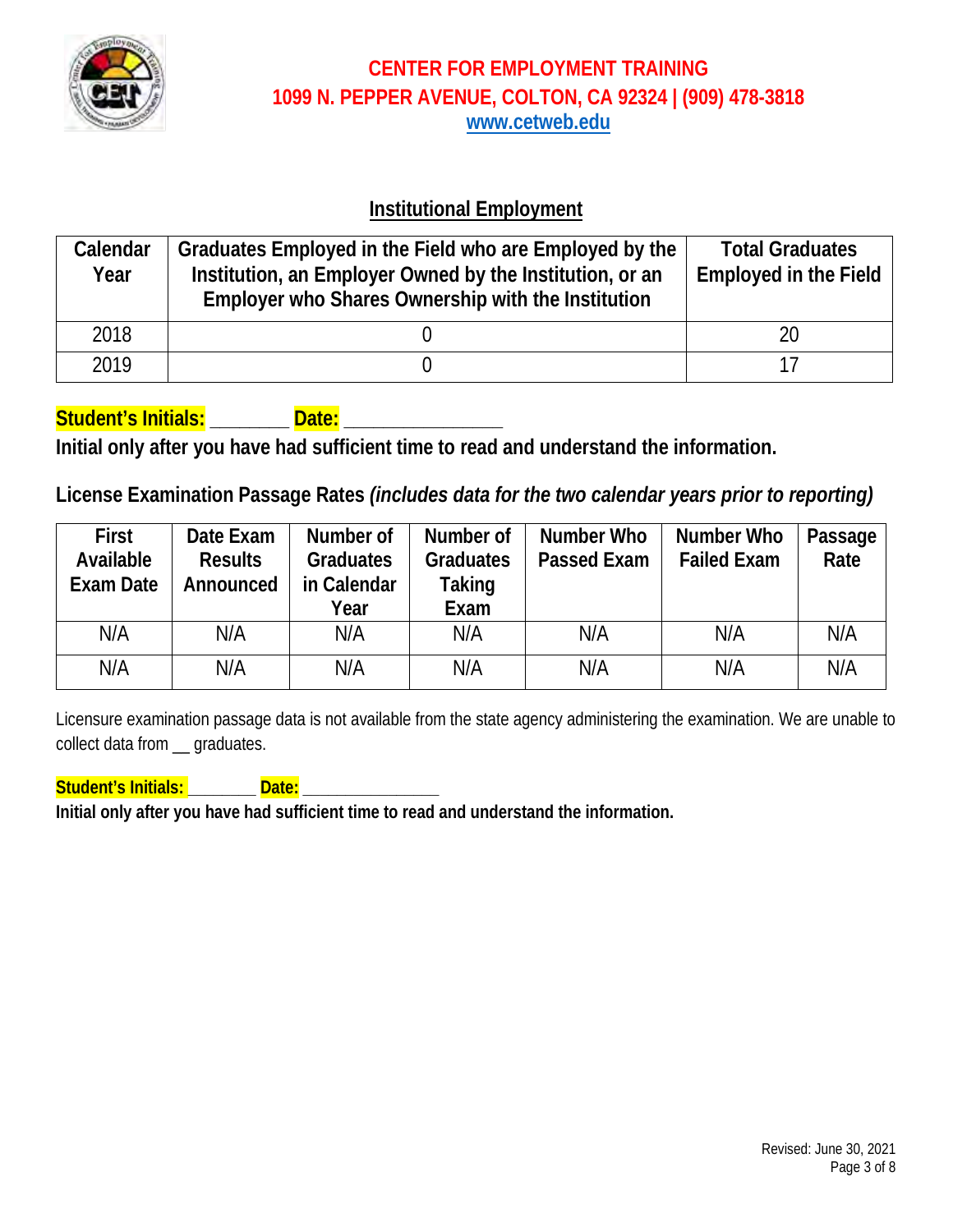

### **Salary and Wage Information** *(includes data for the two calendar years prior to reporting)*

**Annual salary and wages reported for graduates employed in the field.**

| Calendar<br>Year | <b>Graduates</b><br>Available for<br>Employment | <b>Graduates</b><br>Employed<br>in the<br><b>Field</b> | 0-5000  | 5001-10,000 | 10,001-15,000 | 15,001-20,000 | 20,001-25,000 | 25,001-30,000 | 30,001-35,000 | 35,001-40,000            | 40,001-45,000 | 45,001-50,000 | <b>No Salary</b><br>Information<br>Reported |
|------------------|-------------------------------------------------|--------------------------------------------------------|---------|-------------|---------------|---------------|---------------|---------------|---------------|--------------------------|---------------|---------------|---------------------------------------------|
| 2018             | 34                                              | 20                                                     | $\circ$ | $\circ$     | 0             | ⊂             | S             | T             | 4             | 0                        | 0             | 0             | $\boldsymbol{0}$                            |
| 2019             | 26                                              | 17                                                     | $\circ$ | $\circ$     | $\circ$       | $\circ$       | $\circ$       | $\sim$        | 13            | $\overline{\phantom{0}}$ | 0             | 0             | 0                                           |

| Calendar<br>Year | <b>Graduates</b><br>Available for<br>Employment | Graduates<br>Employed<br>in the Field | 50,001-55,000            | 55,001-60,000 | 60,001-65,000 | 65,001-70,000 | 70,001-75,000 | 75,001-80,000 | 80,001-85,000 | 85,001-90,000 | 90,001-95,000 | 95,001-100,000 | $\ddot{}$<br>100,001     | <b>No Salary</b><br>Information<br>Reported |
|------------------|-------------------------------------------------|---------------------------------------|--------------------------|---------------|---------------|---------------|---------------|---------------|---------------|---------------|---------------|----------------|--------------------------|---------------------------------------------|
| 2018             | 34                                              | 20                                    | $\overline{\phantom{0}}$ | 0             | 0             | 0             | 0             | 0             | 0             | 0             | 0             | 0              | $\overline{\phantom{0}}$ | $\bf{0}$                                    |
| 2019             | 26                                              | 17                                    | $\bullet$                | 0             | 0             | 0             | 0             | 0             | 0             | 0             | 0             | 0              | $\overline{\phantom{0}}$ | 0                                           |

A list of sources used to substantiate salary disclosures is available from the school's Admissions Department*.* 

**Student's Initials: Date: Date:**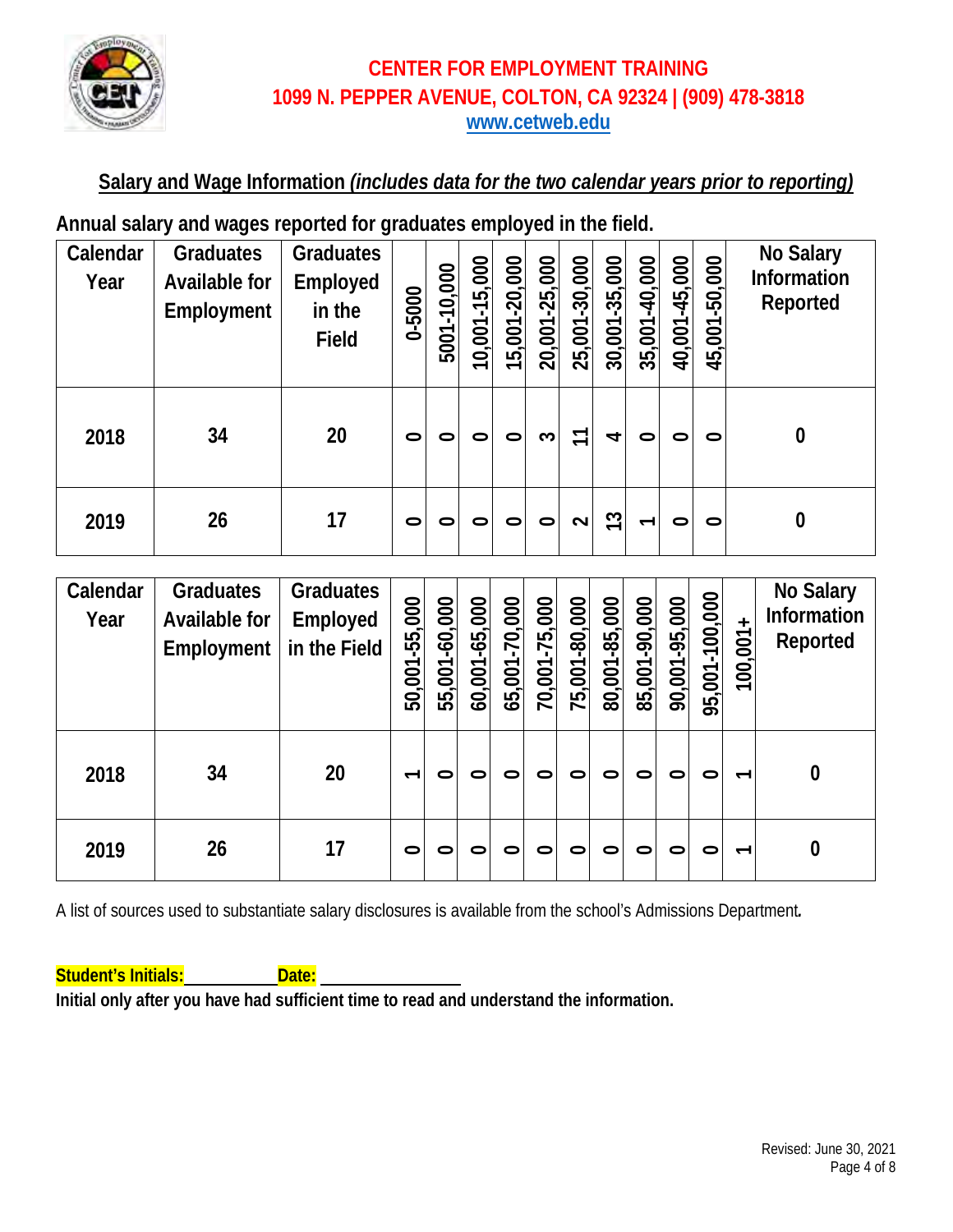

# **Cost of Educational Program**

Total charges for the program for students completing on-time in 2018: \$12,182. Total charges may be higher for students that do not complete on time.

Total charges for the program for students completing on time in 2019: \$13,182 Total charges may be higher for students that do not complete on time.

**Student's Initials: Date:** 

**Initial only after you have had sufficient time to read and understand the information.**

### **Federal Student Loan Debt**

| Calendar<br>Year(s) | Most recent three<br>year cohort<br>default rate, as<br>reported by the<br><b>United State</b><br>Department of<br>Education. <sup>1</sup> | The percentage of<br>enrolled students<br>in 2018/2019<br>receiving federal<br>student loans to<br>pay for this<br>program. | The percentage<br>of graduates in<br>2018/2019 who<br>took out federal<br>student loans to<br>pay for this<br>program. | The average<br>amount of federal<br>student loan debt<br>of 2018 graduates<br>who took out<br>federal student<br>loans at this<br>institution. |
|---------------------|--------------------------------------------------------------------------------------------------------------------------------------------|-----------------------------------------------------------------------------------------------------------------------------|------------------------------------------------------------------------------------------------------------------------|------------------------------------------------------------------------------------------------------------------------------------------------|
| 2018                | 14.70%                                                                                                                                     | 55.00%                                                                                                                      | \$7,709                                                                                                                | 48.10%                                                                                                                                         |
| 2019                | 15.01%                                                                                                                                     | 50.41%                                                                                                                      | \$7,413                                                                                                                | 47.88%                                                                                                                                         |

<sup>1</sup> The percentage of students who defaulted on their federal student loans is called the Cohort Default Rate (CDR). It shows the percentage of this school's students who were more than 270 days (9 months) behind on their federal student loans within three years of when the first payment was due. This is the most recent CDR reported by the U.S. Department of Education.

**Student's Initials: Communist Contract Date:**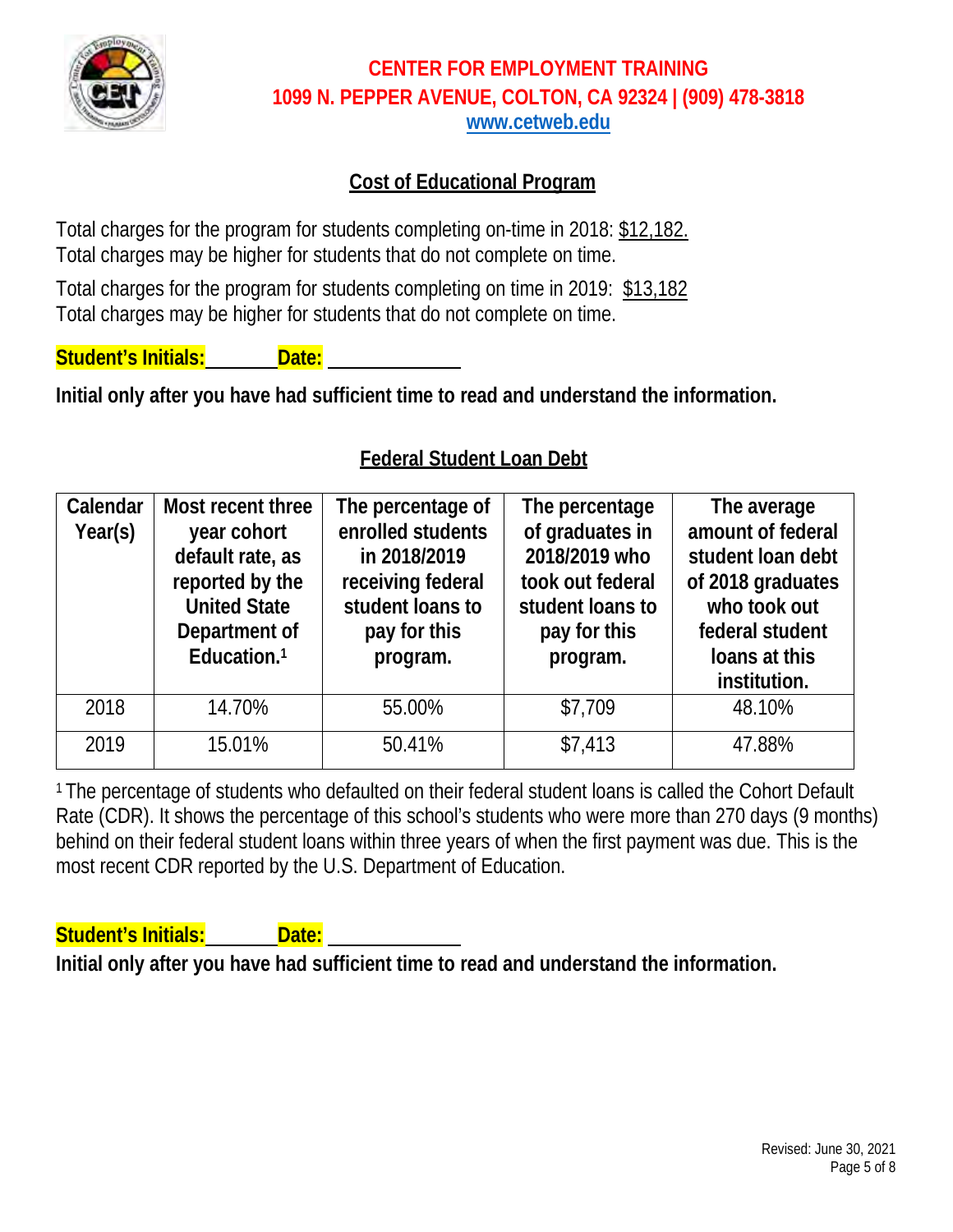

This fact sheet is filed with the Bureau for Private Postsecondary Education. Regardless of any information you may have relating to completion rates, placement rates, starting salaries, or license exam passage rates, this fact sheet contains the information as calculated pursuant to state law.

Any questions a student may have regarding this fact sheet that have not been satisfactorily answered by the institution may be directed to the Bureau for Private Postsecondary Education at 1747 N. Market Blvd, Suite 225, Sacramento, CA 95834, www.bppe.ca.gov, toll-free telephone number (888) 370-7589 or by fax (916) 263-1897.

| Student Name - Print     |      |
|--------------------------|------|
| <b>Student Signature</b> | Date |
| <b>School Official</b>   | Date |

# **Definitions**

- "Number of Students Who Began the Program" means the number of students who began a program who were scheduled to complete the program within 100% of the published program length within the reporting calendar year and excludes all students who cancelled during the cancellation period.
- "Students Available for Graduation" is the number of students who began the program minus the number of students who have died, been incarcerated, or been called to active military duty.
- "Number of On-time Graduates" is the number of students who completed the program within 100% of the published program length within the reporting calendar year.
- "On-time Completion Rate" is the number of on-time graduates divided by the number of students available for graduation.
- "150% Graduates" is the number of students who completed the program within 150% of the program length (includes on-time graduates).
- "150% Completion Rate" is the number of students who completed the program in the reported calendar year within 150% of the published program length, including on-time graduates, divided by the number of students available for graduation.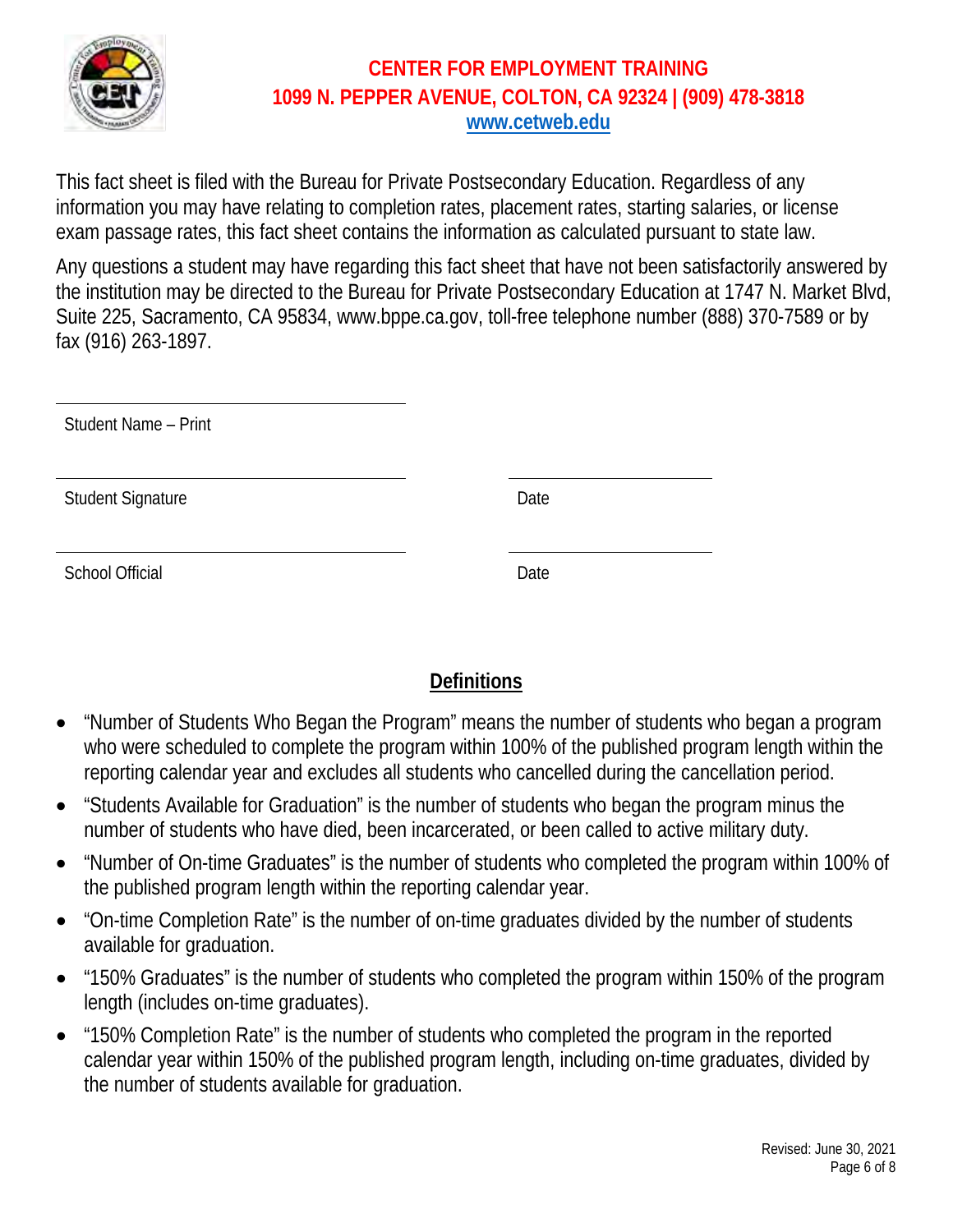

- "Graduates Available for Employment" means the number of graduates minus the number of graduates unavailable for employment.
- "Graduates Unavailable for Employment" means the graduates who, after graduation, die, become incarcerated, are called to active military duty, are international students that leave the United States or do not have a visa allowing employment in the United States, or are continuing their education in an accredited or bureau-approved postsecondary institution.
- "Graduates Employed in the Field" means graduates who beginning within six months after a student completes the applicable educational program are gainfully employed, whose employment has been reported, and for whom the institution has documented verification of employment. For occupations for which the state requires passing an examination, the six-month period begins after the announcement of the examination results for the first examination available after a student completes an applicable educational program.
- "Placement Rate Employed in the Field" is calculated by dividing the number of graduates gainfully employed in the field by the number of graduates available for employment.
- "Number of Graduates Taking Exam" is the number of graduates who took the first available exam in the reported calendar year.
- "First Available Exam Date" is the date for the first available exam after a student completed a program.
- "Passage Rate" is calculated by dividing the number of graduates who passed the exam by the number of graduates who took the reported licensing exam.
- "Number Who Passed First Available Exam" is the number of graduates who took and passed the first available licensing exam after completing the program.
- "Salary" is as reported by graduate or graduate's employer.
- "No Salary Information Reported" is the number of graduates for whom, after making reasonable attempts, the school was not able to obtain salary information.